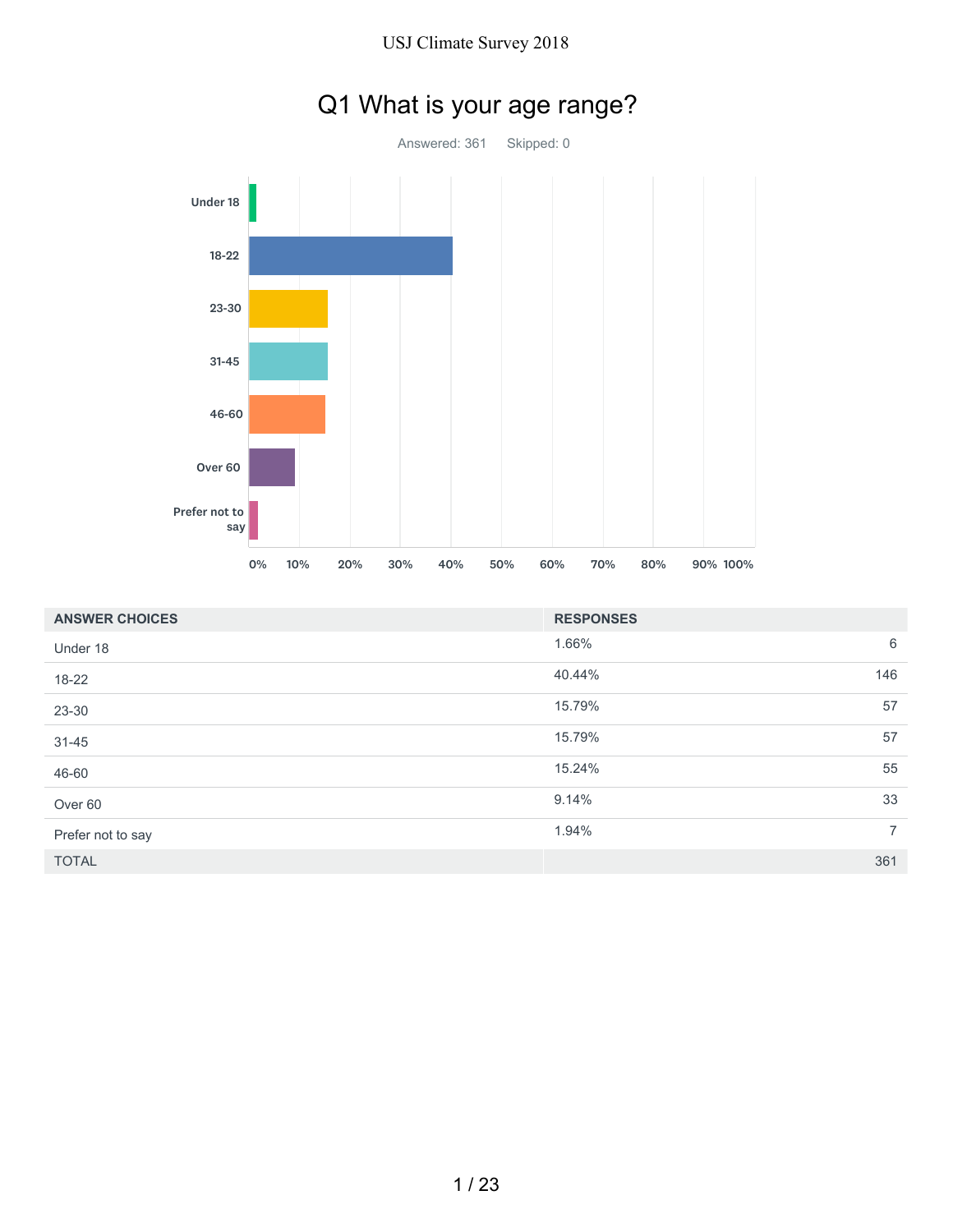# Q2 Are you Hispanic/Latino



| <b>ANSWER CHOICES</b> | <b>RESPONSES</b> |     |
|-----------------------|------------------|-----|
| Yes                   | 12.81%           | 46  |
| <b>No</b>             | 87.19%           | 313 |
| <b>TOTAL</b>          |                  | 359 |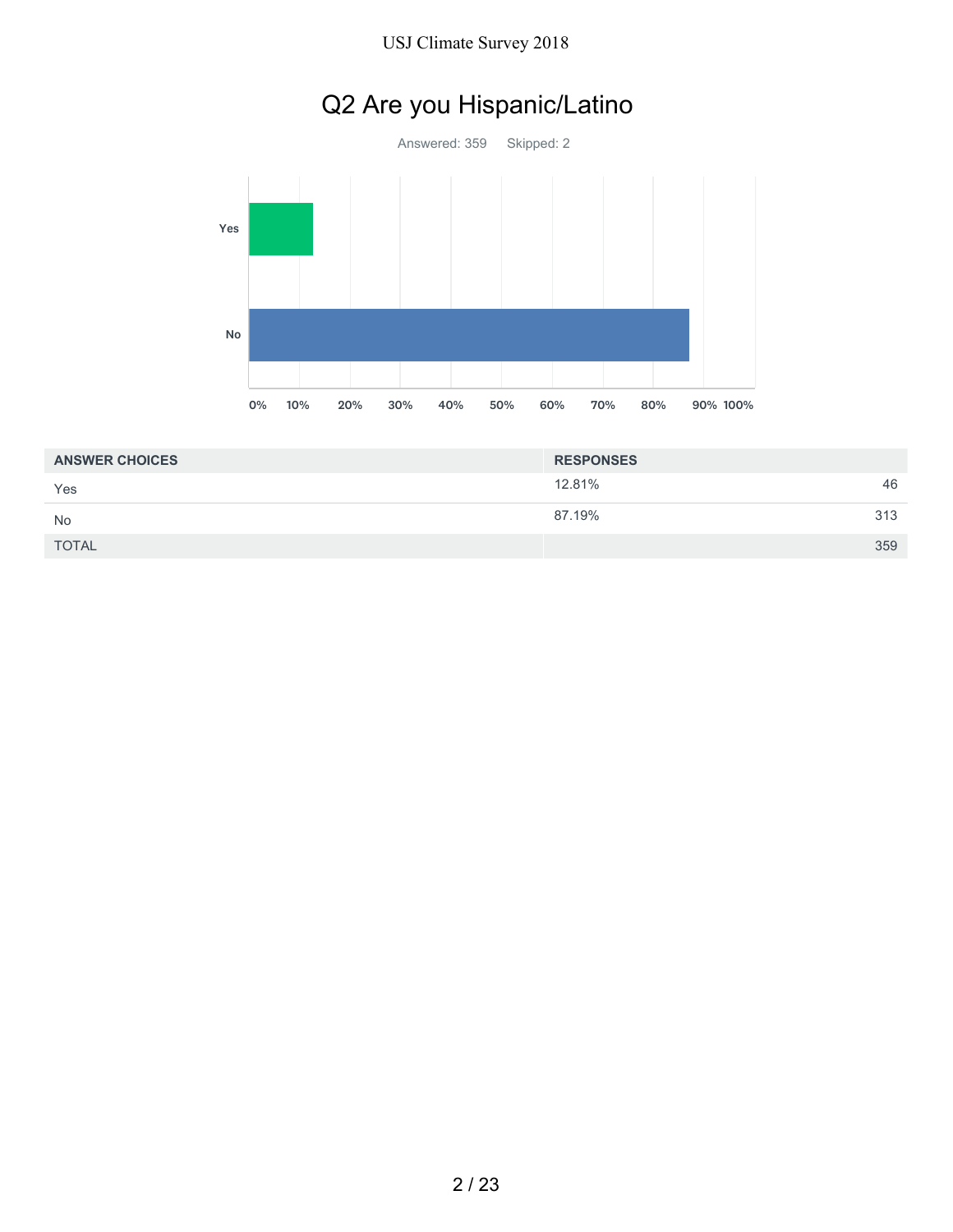

# Q3 What is your ethnicity? (Please select all that apply.)

| <b>ANSWER CHOICES</b>          | <b>RESPONSES</b> |               |
|--------------------------------|------------------|---------------|
| American Indian/Alaskan Native | 2.59%            | 9             |
| Asian                          | 6.03%            | 21            |
| <b>Black /African American</b> | 13.79%           | 48            |
| Hawaiian/Pacific Islander      | $0.57\%$         | $\mathcal{P}$ |
| White / Caucasian              | 85.92%           | 299           |
| Total Respondents: 348         |                  |               |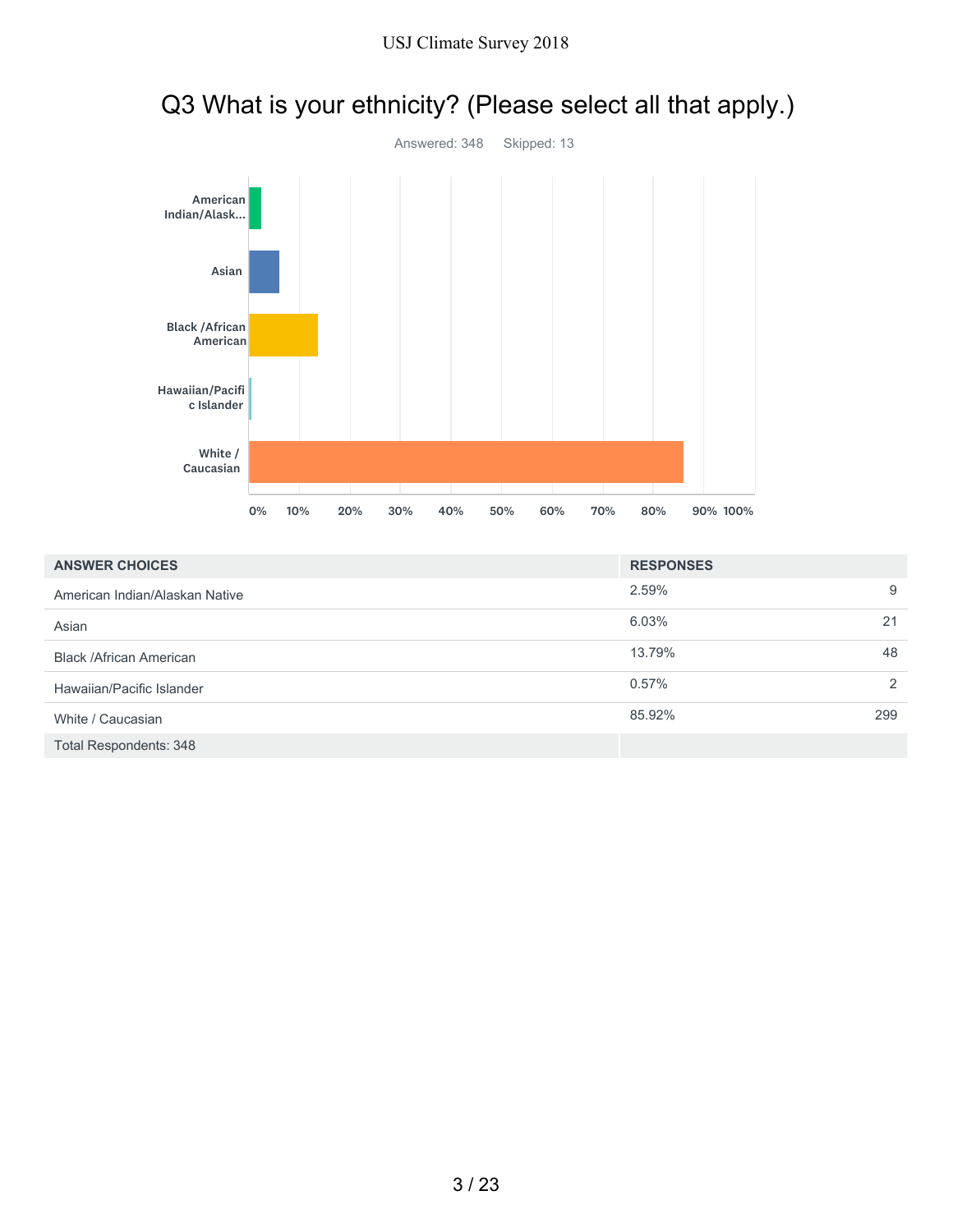# Q4 What is your gender?

Answered: 360 Skipped: 1 Female Male Nonbinary Transgender Trans Man Other (please specify) 0% 10% 20% 30% 40% 50% 60% 70% 80% 90% 100%

| <b>ANSWER CHOICES</b>  | <b>RESPONSES</b> |             |
|------------------------|------------------|-------------|
| Female                 | 83.06%<br>299    |             |
| Male                   | 16.39%           | 59          |
| Nonbinary              | 0.56%            | 2           |
| Transgender            | $0.00\%$         | $\mathbf 0$ |
| Trans Man              | $0.00\%$         | $\mathbf 0$ |
| Other (please specify) | $0.00\%$         | $\mathbf 0$ |
| <b>TOTAL</b>           | 360              |             |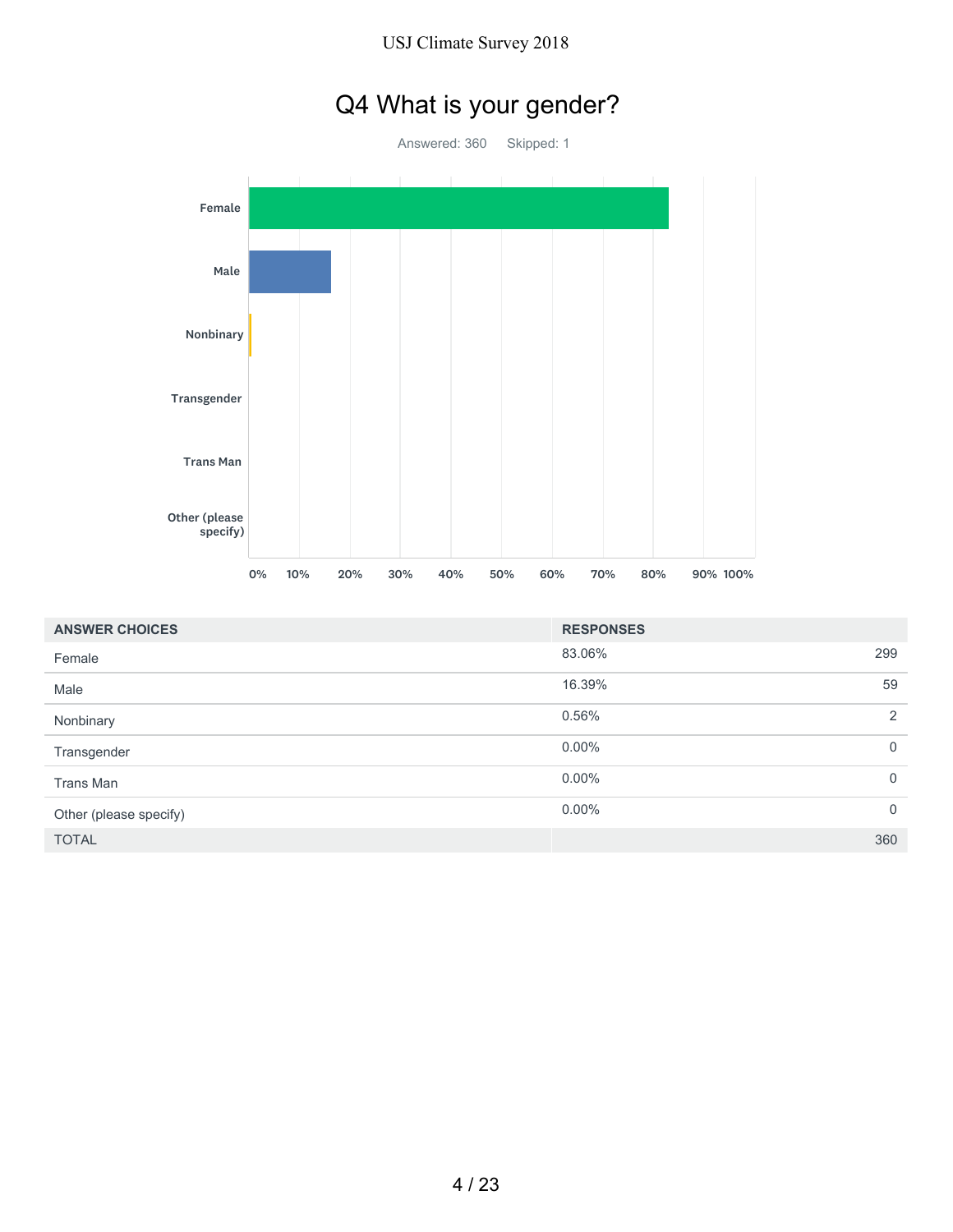



|  | Q5 What is your Sexual Orientation |
|--|------------------------------------|
|--|------------------------------------|

| <b>ANSWER CHOICES</b>  | <b>RESPONSES</b> |     |
|------------------------|------------------|-----|
| Heterosexual           | 87.29%           | 309 |
| Homosexual/Gay/Lesbian | 4.52%            | 16  |
| Bi-sexual              | 5.08%            | 18  |
| Other (please specify) | $3.11\%$         | 11  |
| <b>TOTAL</b>           |                  | 354 |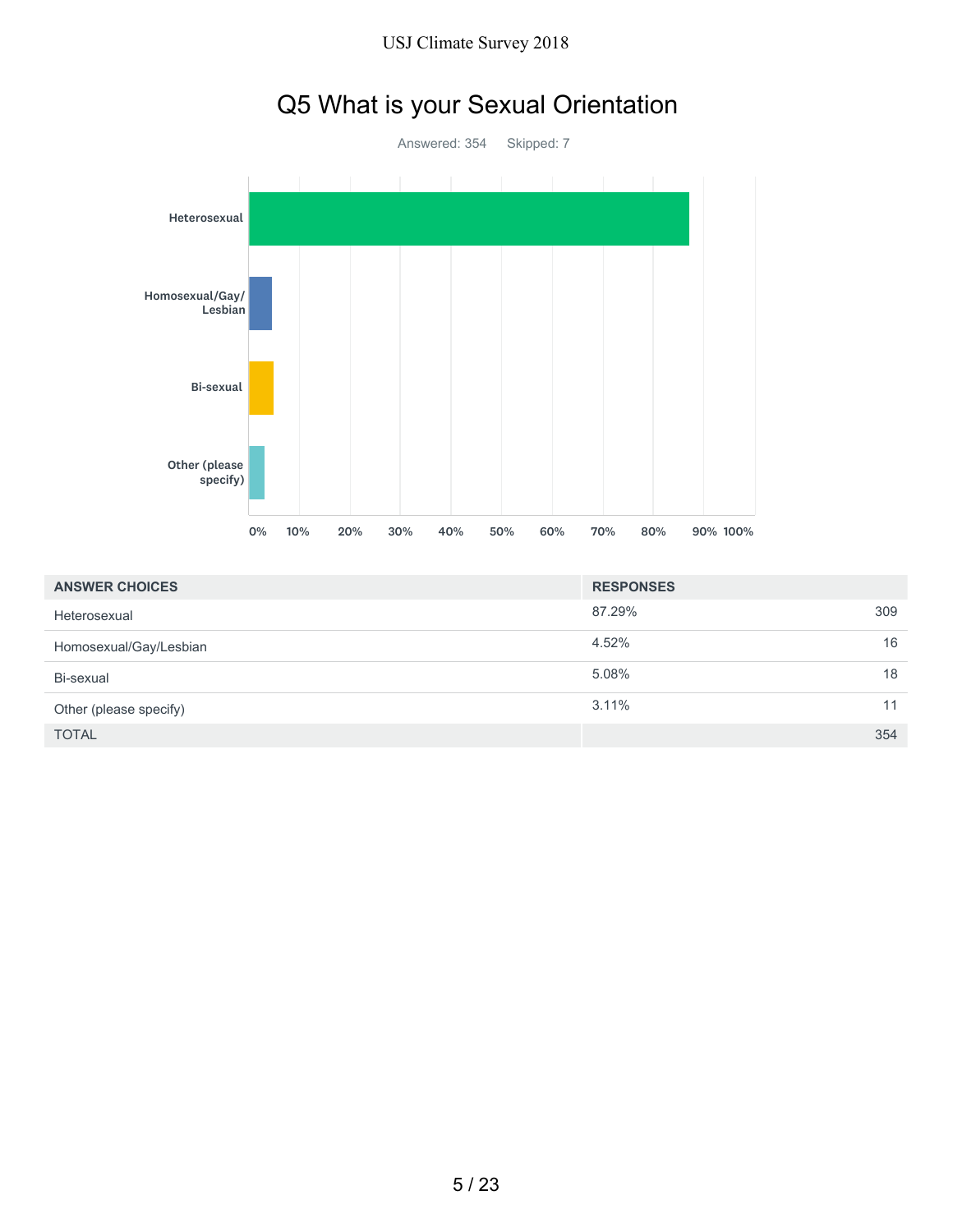

| <b>ANSWER CHOICES</b>                                            | <b>RESPONSES</b> |     |
|------------------------------------------------------------------|------------------|-----|
| Administrator/Staff                                              | 26.11%           | 94  |
| Faculty/Adjunct Faculty                                          | 13.61%           | 49  |
| Graduate/Professional Student - On Campus or School of Pharmacy  | 11.94%           | 43  |
| Graduate/Professional Student - Off Campus or Exclusively Online | 4.44%            | 16  |
| Undergraduate Commuter Student                                   | 19.17%           | 69  |
| Undergraduate Residential Student                                | 24.72%           | 89  |
| TOTAL                                                            |                  | 360 |

# Q6 What is your role at USJ/Gengras/SYC?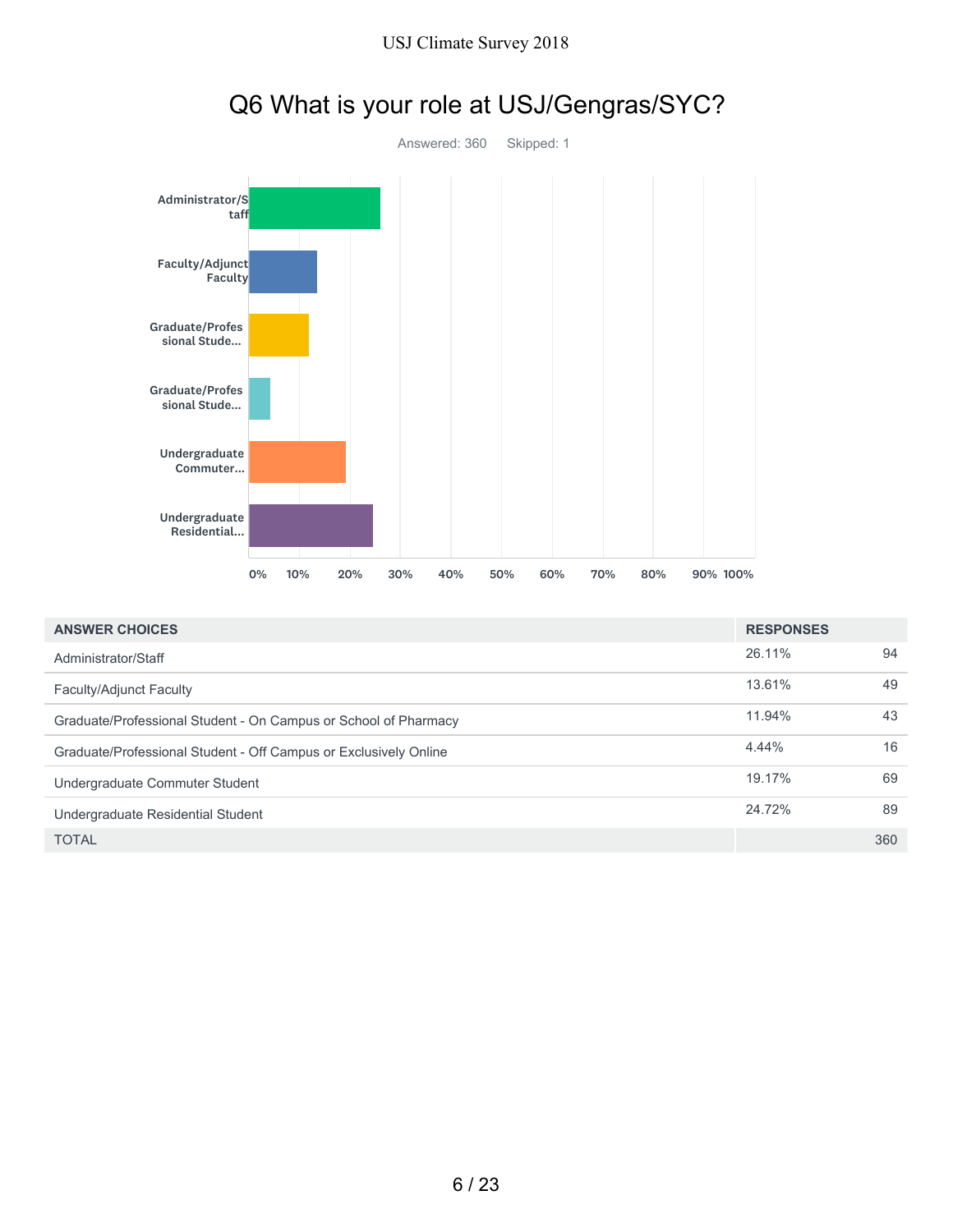### Q7 Please indicate your level of agreement with the following statements:

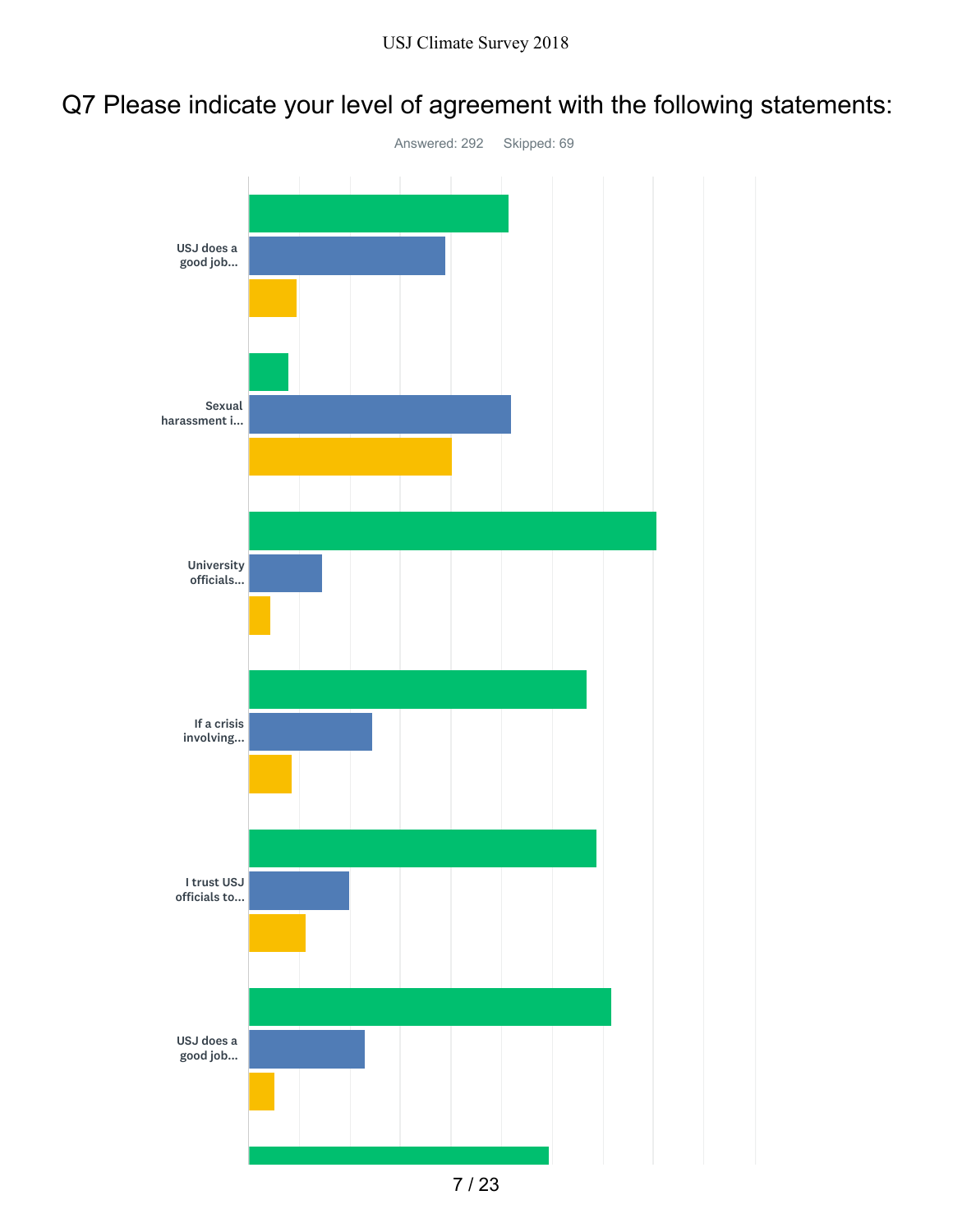

USJ Climate Survey 2018

0% 10% 20% 30% 40% 50% 60% 70% 80% 90% 100%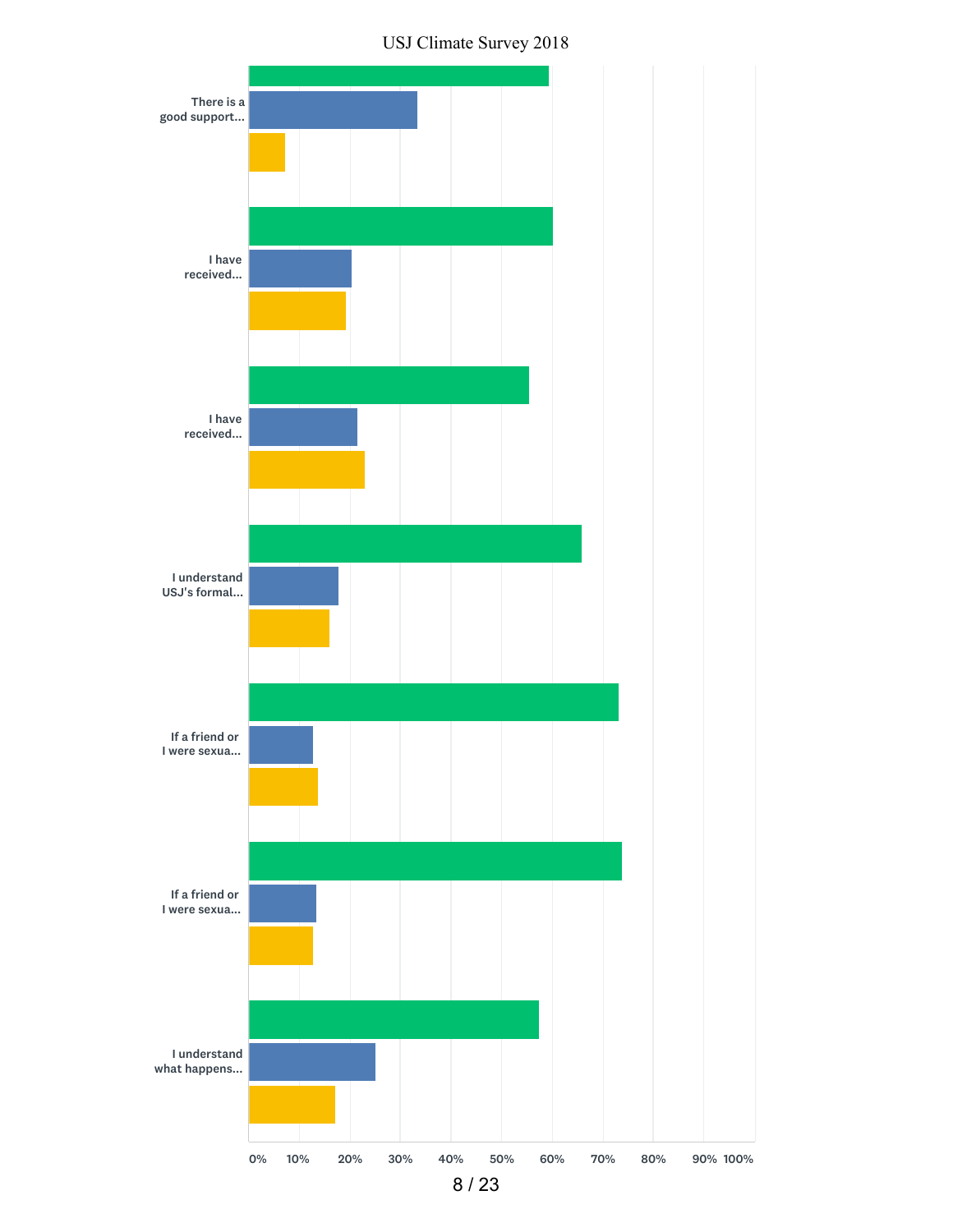**Agree** Do Not Know/No Opinion Disagree

|                                                                                       | <b>AGREE</b>  | <b>DO NOT</b><br><b>KNOW/NO</b><br><b>OPINION</b> | <b>DISAGREE</b> | <b>TOTAL</b> |
|---------------------------------------------------------------------------------------|---------------|---------------------------------------------------|-----------------|--------------|
| USJ does a good job educating its students about sexual misconduct and sexual         | 51.55%        | 38.83%                                            | 9.62%           | 291          |
| violence                                                                              | 150           | 113                                               | 28              |              |
| Sexual harassment is a problem at USJ                                                 | 7.90%<br>23   | 51.89%<br>151                                     | 40.21%<br>117   | 291          |
| University officials (e.g., administrators, public safety officers) provide a safe    | 80.82%        | 14.73%                                            | 4.45%           | 292          |
| campus environment                                                                    | 236           | 43                                                | 13              |              |
| If a crisis involving sexual violence happened on campus, I believe USJ               | 67.01%        | 24.40%                                            | 8.59%           | 291          |
| administrators would respond quickly and appropriately                                | 195           | 71                                                | 25              |              |
| I trust USJ officials to handle incidents in a fair and responsible manner            | 68.84%<br>201 | 19.86%<br>58                                      | 11.30%<br>33    | 292          |
| USJ does a good job protecting the safety of students                                 | 71.82%<br>209 | 23.02%<br>67                                      | 5.15%<br>15     | 291          |
| There is a good support system on campus for students going through difficult         | 59.31%        | 33.45%                                            | 7.24%           | 290          |
| times.                                                                                | 172           | 97                                                | 21              |              |
| I have received sufficient training at USJ in policies and procedures relating to     | 60.27%        | 20.55%                                            | 19.18%          | 292          |
| sexual misconduct/sexual violence                                                     | 176           | 60                                                | 56              |              |
| I have received sufficient training at USJ regarding prevention of sexual             | 55.48%        | 21.58%                                            | 22.95%          | 292          |
| misconduct/sexual violence, including bystander intervention                          | 162           | 63                                                | 67              |              |
| I understand USJ's formal procedures to address complaints of sexual                  | 65.98%        | 17.87%                                            | 16.15%          | 291          |
| misconduct/sexual violence                                                            | 192           | 52                                                | 47              |              |
| If a friend or I were sexually assaulted, I know where to go to get confidential help | 73.26%        | 12.85%                                            | 13.89%          | 288          |
| on campus                                                                             | 211           | 37                                                | 40              |              |
| If a friend or I were sexually assaulted, I know where to go to make a report on      | 73.88%        | 13.40%                                            | 12.71%          | 291          |
| campus                                                                                | 215           | 39                                                | 37              |              |
| I understand what happens when a student reports a claim of sexual                    | 57.59%        | 25.17%                                            | 17.24%          | 290          |
| misconduct/sexual violence at USJ                                                     | 167           | 73                                                | 50              |              |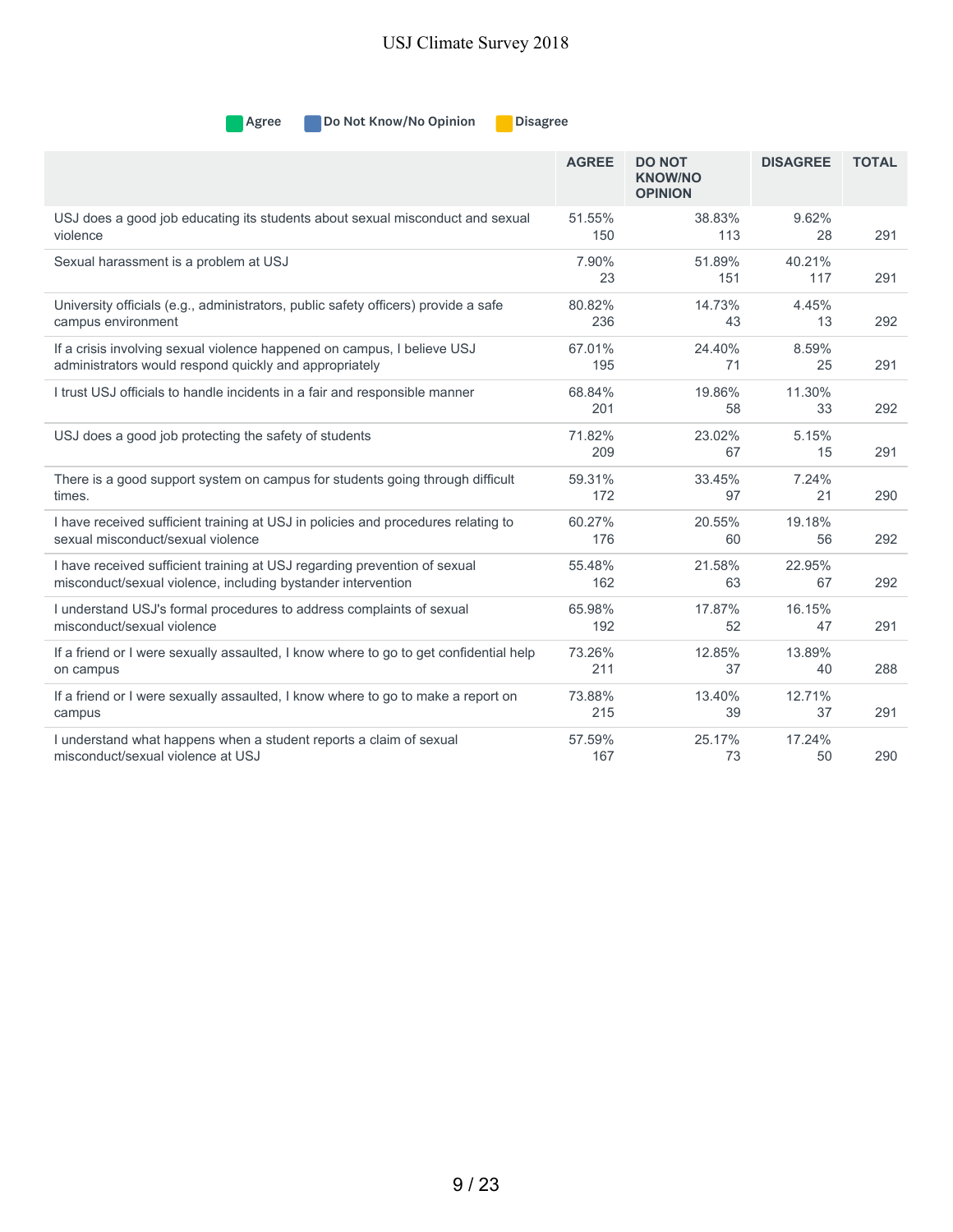

## Q8 At the University, I have personally experienced:

| <b>ANSWER CHOICES</b>                                                                        | <b>RESPONSES</b> |              |
|----------------------------------------------------------------------------------------------|------------------|--------------|
| Offensive or disturbing comments, jokes, or behaviors based on sexual content                | 88.89%           | 56           |
| Sexual harassment or sexual misconduct by a USJ student                                      | 15.87%           | 10           |
| Sexual Harassment or Sexual misconduct by a USJ employee (faculty/staff)                     | 4.76%            | 3            |
| Sexual harassment or sexual misconduct by someone other than a USJ student, faculty or staff | 4.76%            | 3            |
| Sexual assault or sexual violence by another USJ student                                     | $0.00\%$         | $\Omega$     |
| Sexual assault or sexual violence by a USJ employee (faculty/staff)                          | $0.00\%$         | $\mathbf{0}$ |
| Sexual assault or sexual violence by someone other than a USJ student, faculty or staff      | 3.17%            | 2            |
| Total Respondents: 63                                                                        |                  |              |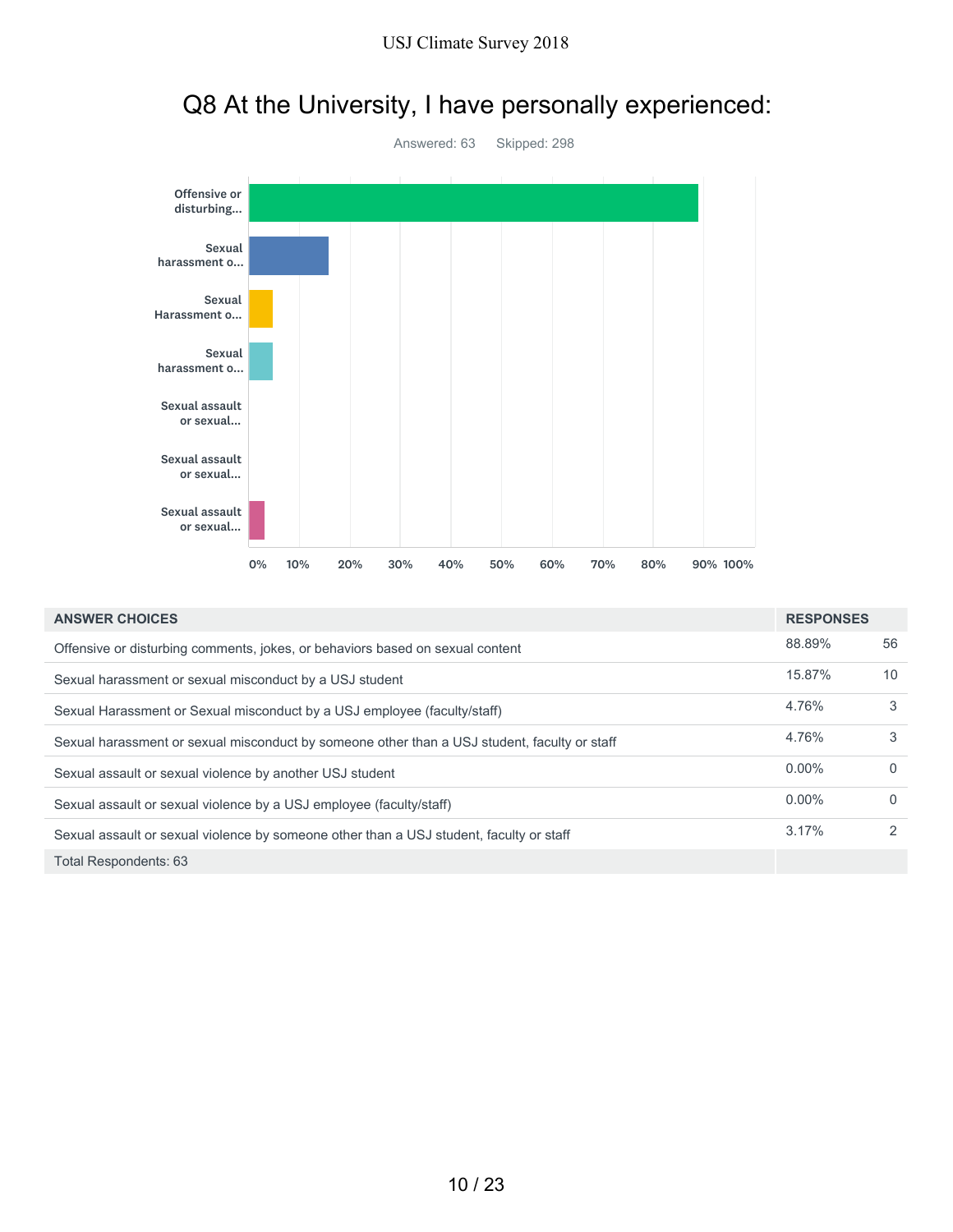### Q9 What do you believe USJ is doing to prevent sexual misconduct/sexual assault on campus? (check all that apply)



| <b>ANSWER CHOICES</b>                 | <b>RESPONSES</b> |     |
|---------------------------------------|------------------|-----|
| Campus safety escort service          | 54.36%           | 156 |
| Educational programs                  | 54.36%           | 156 |
| Emergency call boxes                  | 60.63%           | 174 |
| Informational campaigns and messaging | 45.64%           | 131 |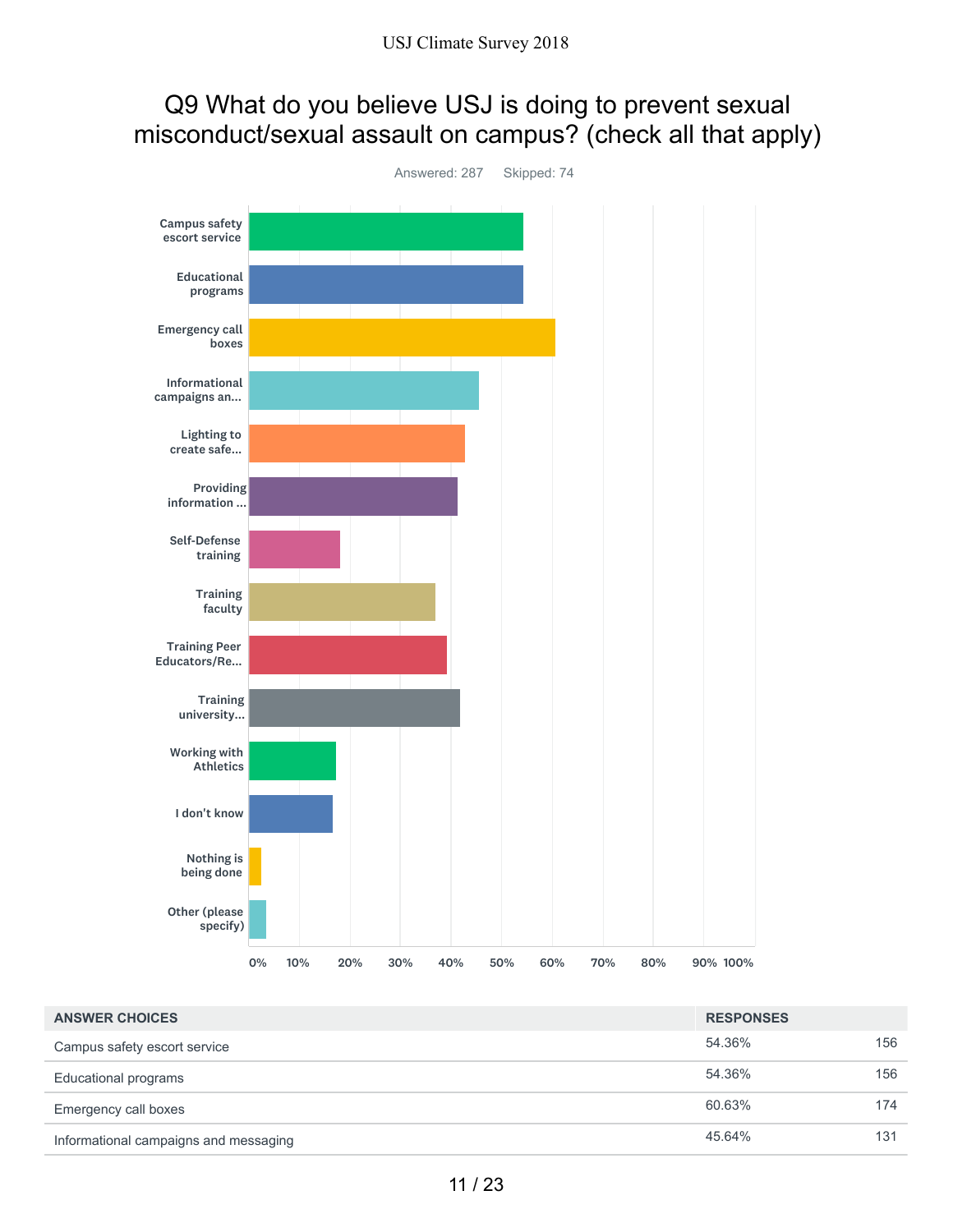| Lighting to create safe walkways                  | 42.86% | 123            |
|---------------------------------------------------|--------|----------------|
| Providing information to incoming students        | 41.46% | 119            |
| Self-Defense training                             | 18.12% | 52             |
| <b>Training faculty</b>                           | 36.93% | 106            |
| Training Peer Educators/Resident Assistants (RAs) | 39.37% | 113            |
| Training university staff                         | 41.81% | 120            |
| Working with Athletics                            | 17.42% | 50             |
| don't know                                        | 16.72% | 48             |
| Nothing is being done                             | 2.44%  | $\overline{7}$ |
| Other (please specify)                            | 3.48%  | 10             |
| <b>Total Respondents: 287</b>                     |        |                |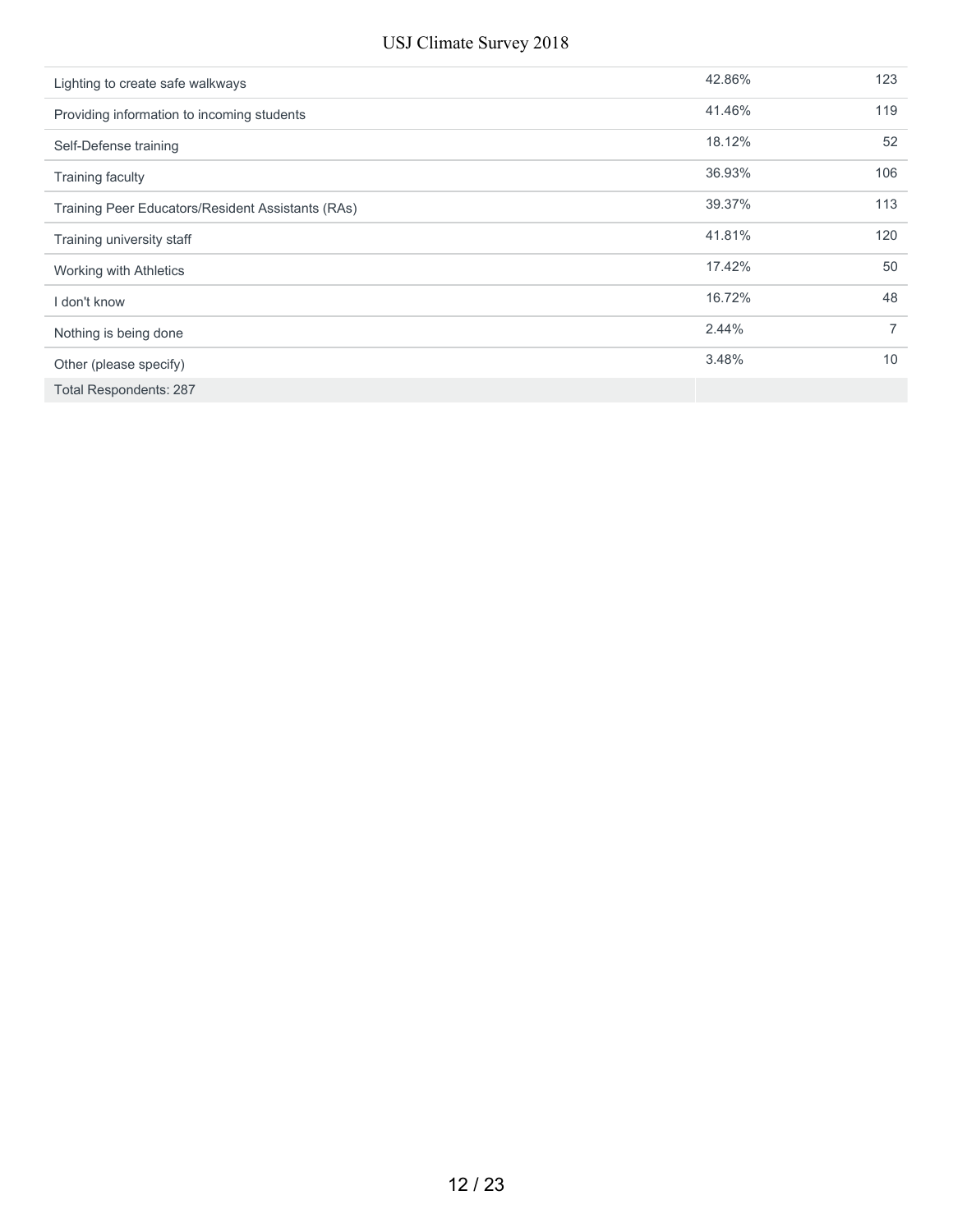### Q10 If a student reported to you that they had been sexually assualted or experienced sexual misconduct, who would you refer them to? (check all that apply)

Answered: 286 Skipped: 75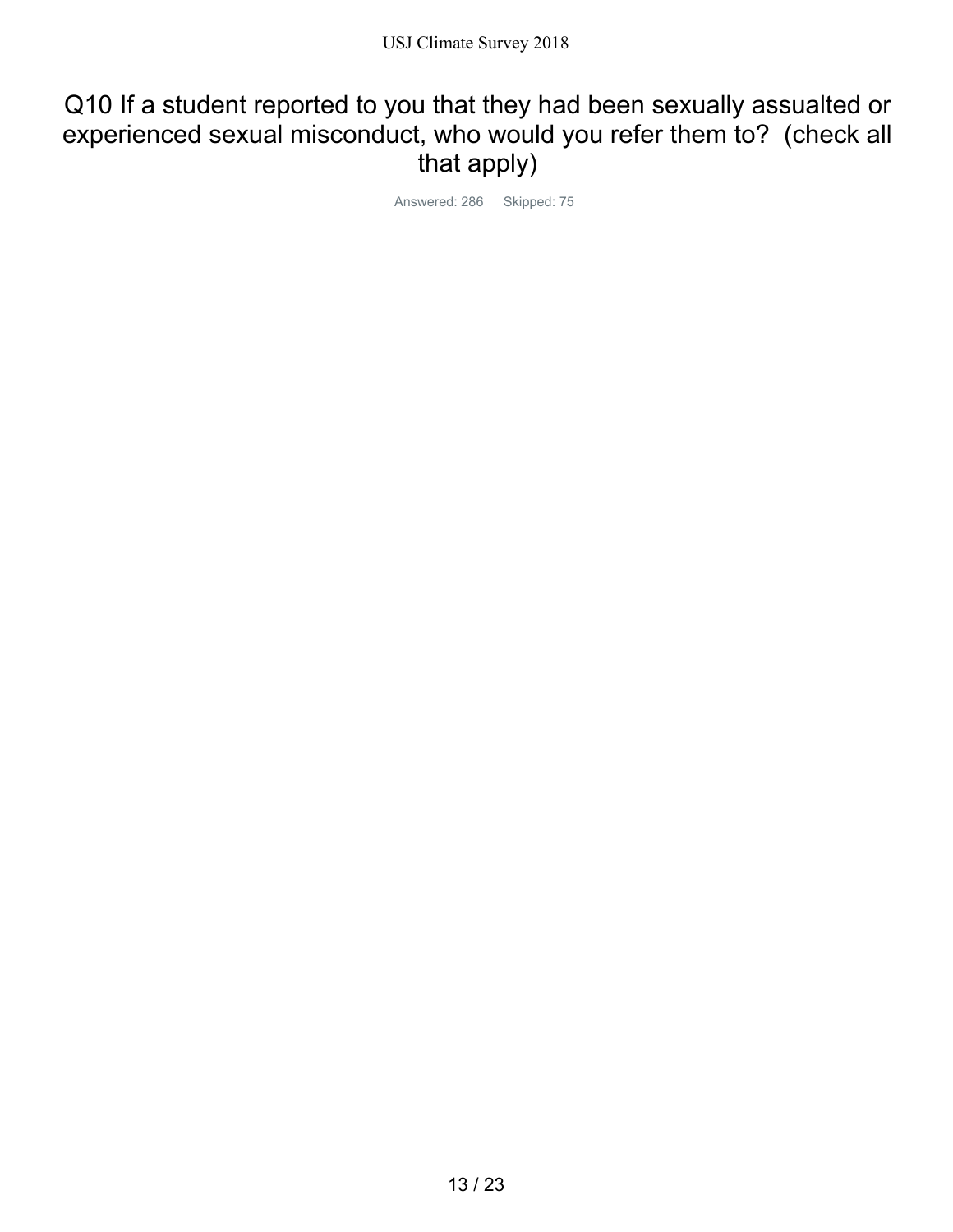



| <b>ANSWER CHOICES</b>       | <b>RESPONSES</b> |     |
|-----------------------------|------------------|-----|
| <b>Campus Public Safety</b> | 72.73%           | 208 |
| Coach (Athletics)           | 8.39%            | 24  |
| Faculty member              | 23.78%           | 68  |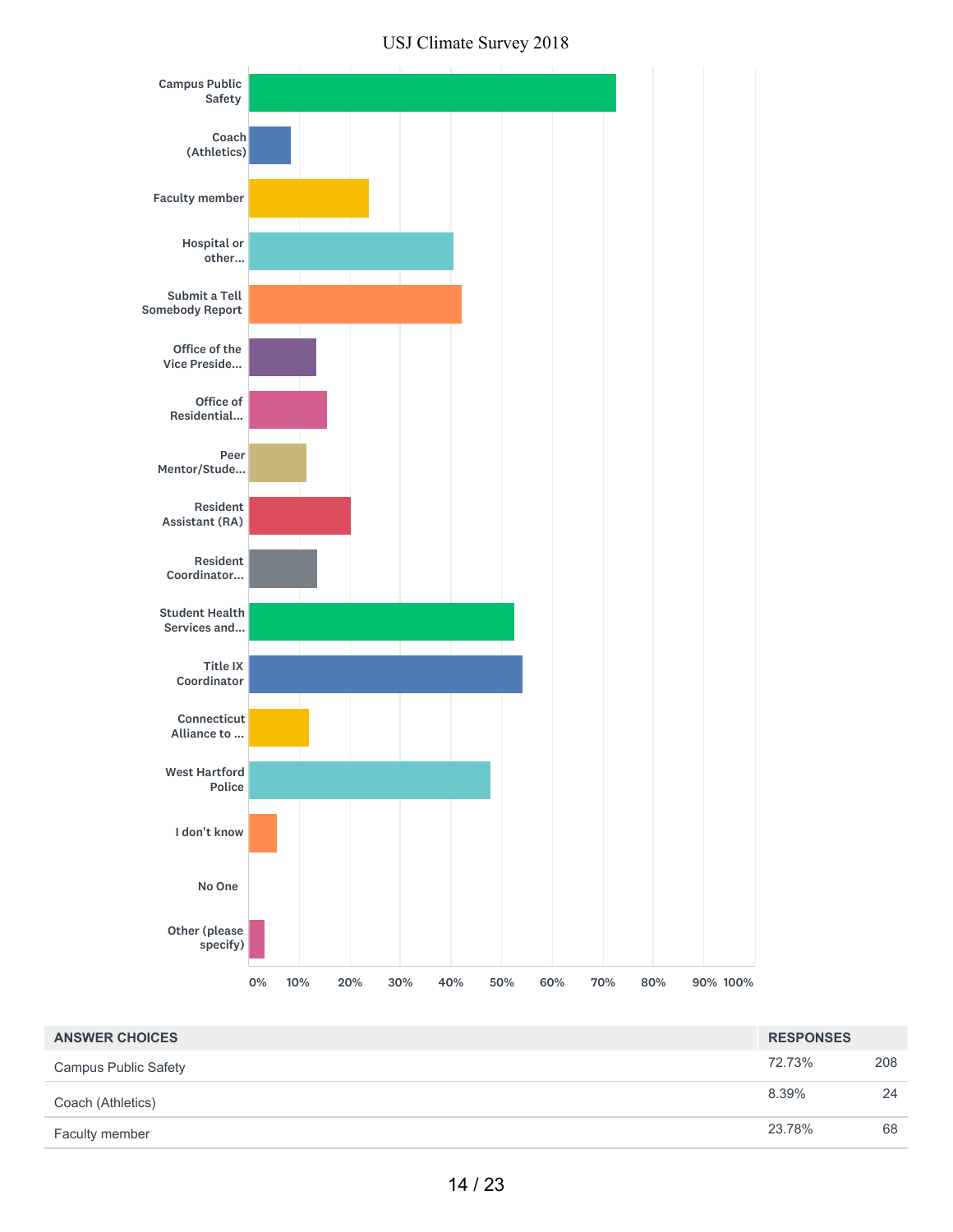| Hospital or other off-campus medical provider                                  | 40.56%   | 116 |
|--------------------------------------------------------------------------------|----------|-----|
| Submit a Tell Somebody Report                                                  | 42.31%   | 121 |
| Office of the Vice President of Student Affairs/Dean of Students               | 13.29%   | 38  |
| Office of Residential Life                                                     | 15.38%   | 44  |
| Peer Mentor/Student leader                                                     | 11.54%   | 33  |
| Resident Assistant (RA)                                                        | 20.28%   | 58  |
| Resident Coordinator (RC)                                                      | 13.64%   | 39  |
| Student Health Services and/or Counseling & Wellness Center (Little Red House) | 52.45%   | 150 |
| <b>Title IX Coordinator</b>                                                    | 54.20%   | 155 |
| Connecticut Alliance to End Sexual Violence/YWCA                               | 11.89%   | 34  |
| <b>West Hartford Police</b>                                                    | 47.90%   | 137 |
| I don't know                                                                   | 5.59%    | 16  |
| No One                                                                         | $0.00\%$ | 0   |
| Other (please specify)                                                         | 3.15%    | 9   |
| <b>Total Respondents: 286</b>                                                  |          |     |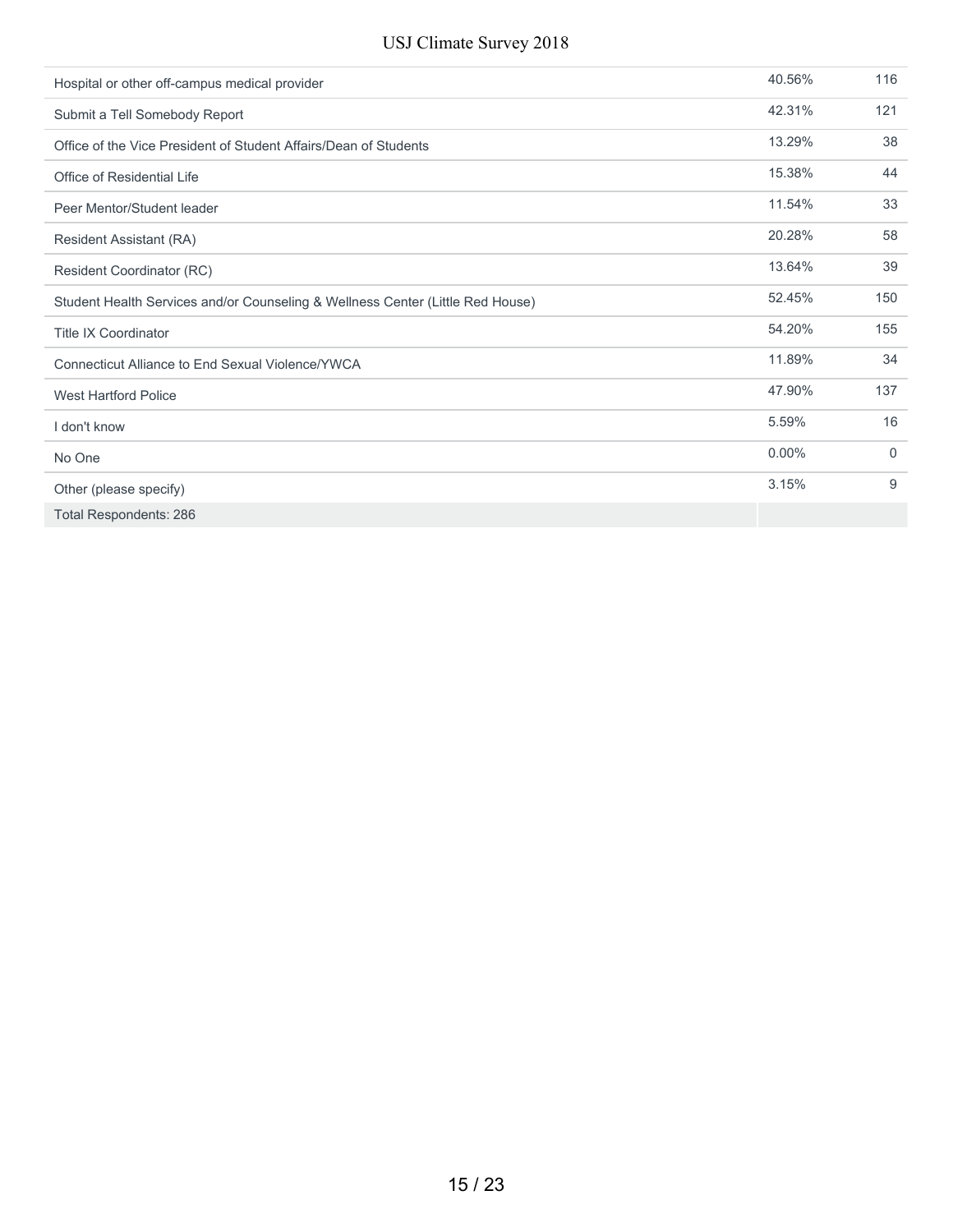### Q11 If someone were to report a sexual misconduct/sexual assault to a campus authority, to what extent do you believe each of the following statements to be true:



<sup>16</sup> / 23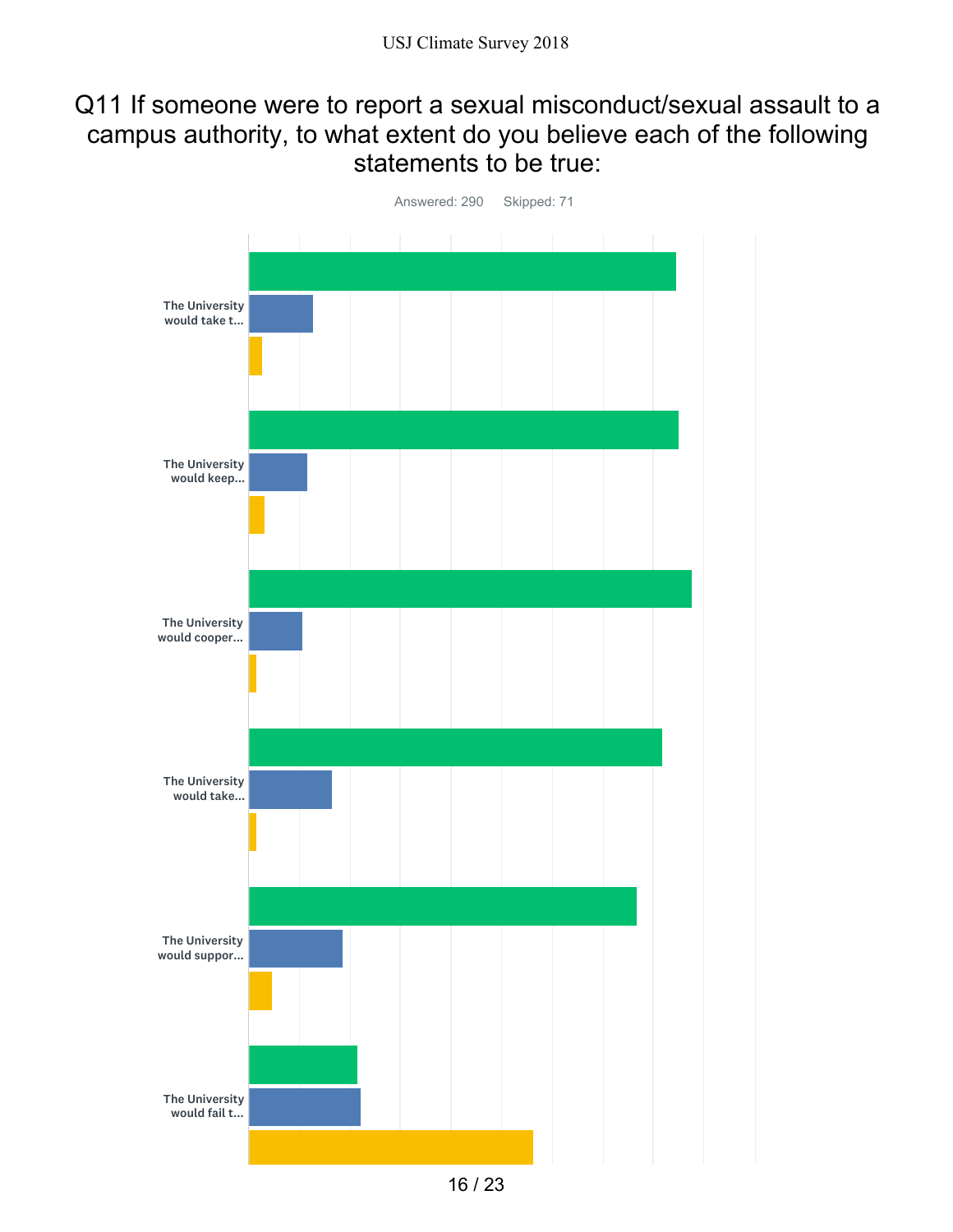USJ Climate Survey 2018

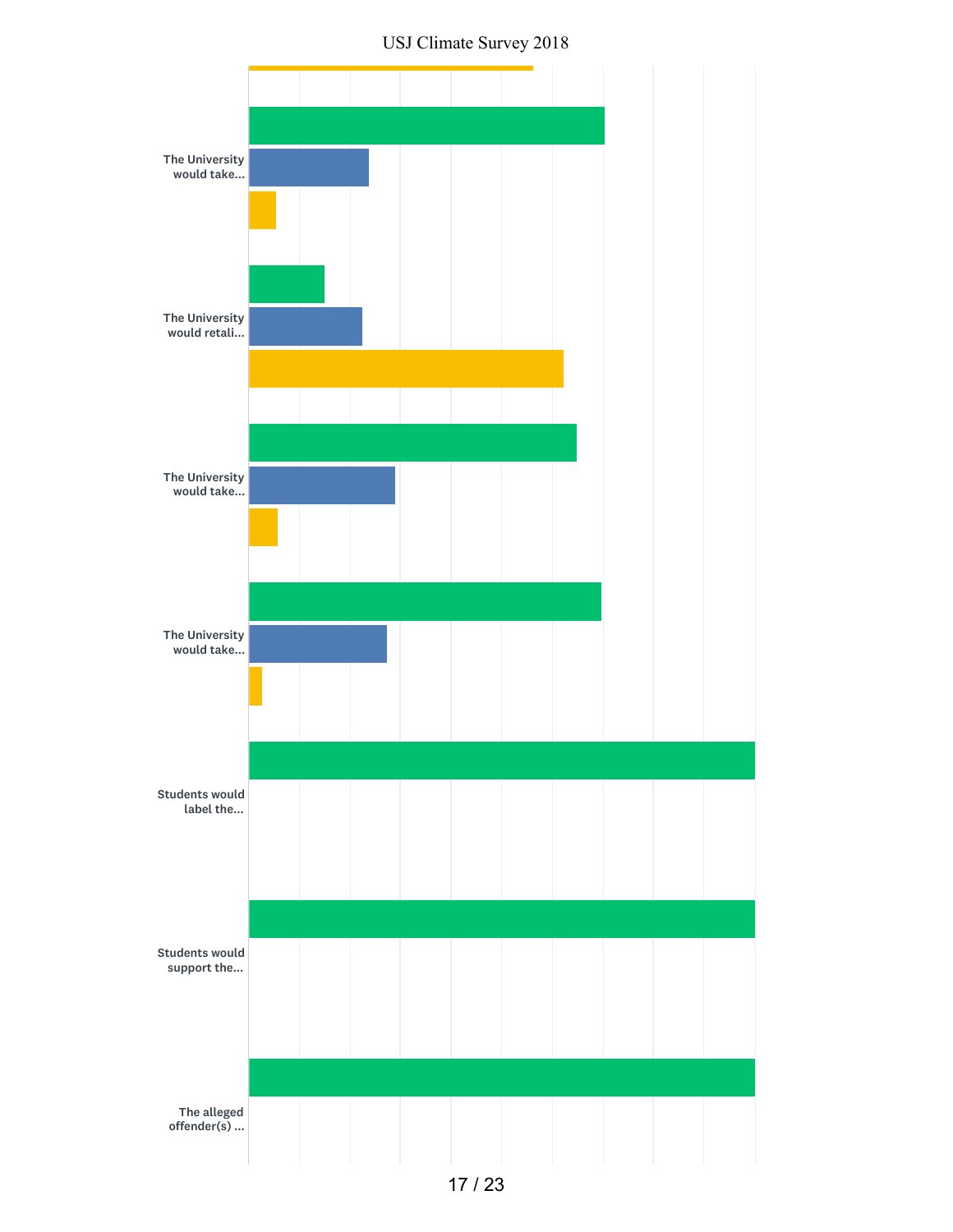

| <b>Agree</b> | Do No |  |
|--------------|-------|--|
|              |       |  |

ot Know/No Opinion **Disagree** 

|                                                                                                                                        | <b>AGREE</b>  | <b>DO NOT</b><br><b>KNOW/NO</b><br><b>OPINION</b> | <b>DISAGREE</b>            | <b>TOTAL</b> |
|----------------------------------------------------------------------------------------------------------------------------------------|---------------|---------------------------------------------------|----------------------------|--------------|
| The University would take the report seriously                                                                                         | 84.43%<br>244 | 12.80%<br>37                                      | 2.77%<br>8                 | 289          |
| The University would keep knowledge of the report limited to those who need to<br>know in order for the University to respond properly | 85.17%<br>247 | 11.72%<br>34                                      | 3.10%<br>9                 | 290          |
| The University would cooperate with police investigators                                                                               | 87.59%<br>254 | 10.69%<br>31                                      | 1.72%<br>5                 | 290          |
| The University would take steps to protect the safety of the person making the<br>report                                               | 81.72%<br>237 | 16.55%<br>48                                      | 1.72%<br>5                 | 290          |
| The University would support the person making the report                                                                              | 76.82%<br>222 | 18.69%<br>54                                      | 4.50%<br>13                | 289          |
| The University would fail to protect the privacy of the involved parties                                                               | 21.53%<br>62  | 22.22%<br>64                                      | 56.25%<br>162              | 288          |
| The University would take corrective action to address factors that may have led to<br>the sexual assault                              | 70.59%<br>204 | 23.88%<br>69                                      | 5.54%<br>16                | 289          |
| The University would retaliate against the person making the report.                                                                   | 14.98%<br>43  | 22.65%<br>65                                      | 62.37%<br>179              | 287          |
| The University would take corrective action against the offender.                                                                      | 64.93%<br>187 | 29.17%<br>84                                      | 5.90%<br>17                | 288          |
| The University would take steps to protect the person(s) making the report from<br>retaliation                                         | 69.90%<br>202 | 27.34%<br>79                                      | 2.77%<br>8                 | 289          |
| Students would label the person making the report a troublemaker.                                                                      | 100.00%<br>1  | $0.00\%$<br>$\Omega$                              | 0.00%<br>$\Omega$          | 1            |
| Students would support the person making the report                                                                                    | 100.00%<br>1  | $0.00\%$<br>0                                     | $0.00\%$<br>$\overline{0}$ | 1            |
| The alleged offender(s) or their associates would retaliate against the person<br>making the report                                    | 100.00%<br>1  | $0.00\%$<br>0                                     | $0.00\%$<br>$\Omega$       | 1            |
| The educational achievement/career of the person making the report would<br>suffer.                                                    | 100.00%<br>1  | $0.00\%$<br>$\Omega$                              | $0.00\%$<br>$\Omega$       | 1            |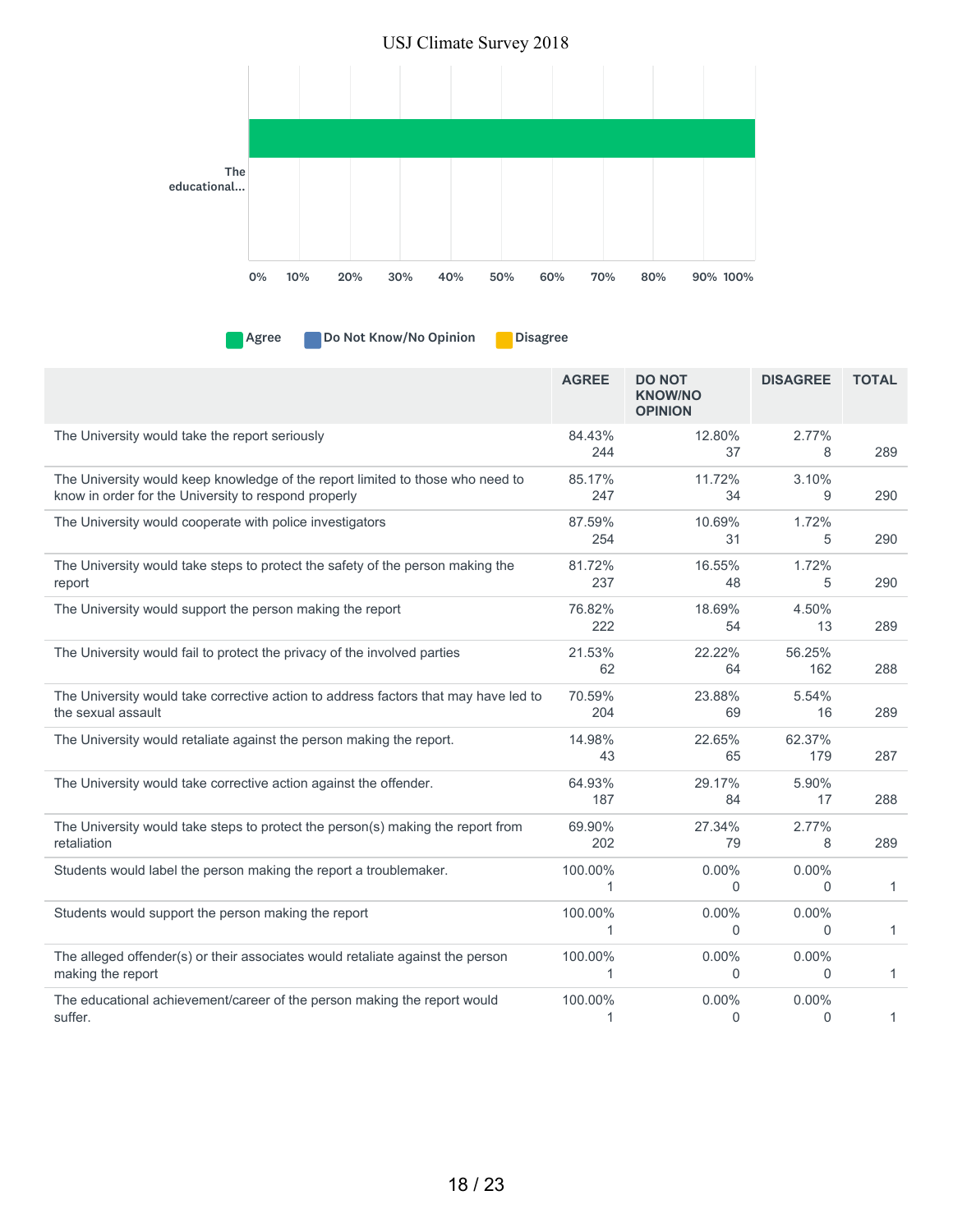### Q12 If students were to learn of a report of sexual misconduct/sexual assault, to what extent do you believe each of the following statements to be true:



Agree Do Not Know/No Opinion Disagree

|                                                                                                     | <b>AGREE</b>  | <b>DO NOT KNOW/NO</b><br><b>OPINION</b> | <b>DISAGREE</b> | <b>TOTAL</b> |
|-----------------------------------------------------------------------------------------------------|---------------|-----------------------------------------|-----------------|--------------|
| Students would label the person making the report a troublemaker.                                   | 19.79%<br>57  | 42.36%<br>122                           | 37.85%<br>109   | 288          |
| Students would support the person making the report                                                 | 65.16%<br>187 | 32.75%<br>94                            | 2.09%<br>6      | 287          |
| The alleged offender(s) or their associates would retaliate against the person<br>making the report | 25.96%<br>74  | 57.89%<br>165                           | 16.14%<br>46    | 285          |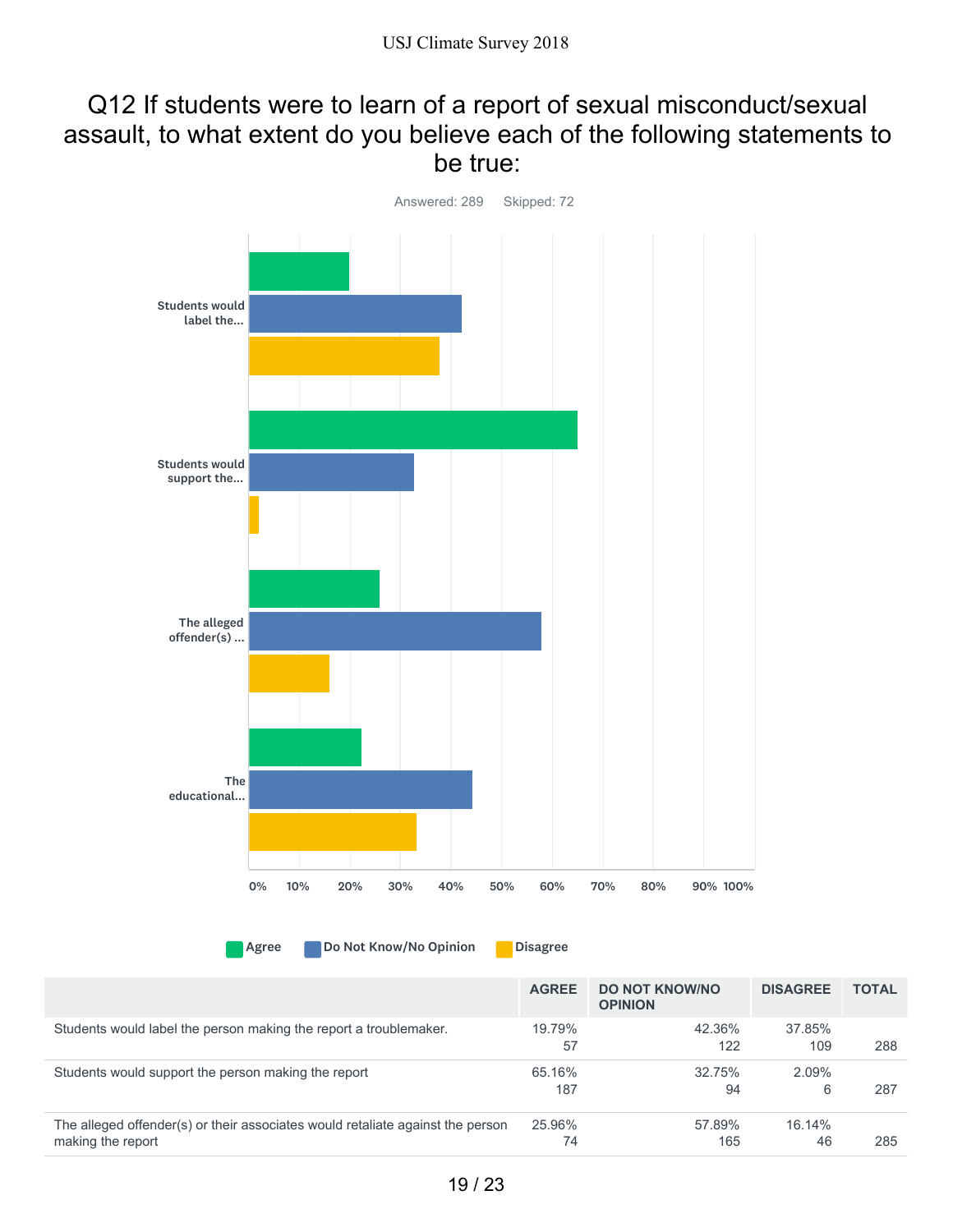| The educational achievement/career of the person making the report would | 22.38% | 44.41% | 33.22% |     |
|--------------------------------------------------------------------------|--------|--------|--------|-----|
| suffer                                                                   |        |        |        | 286 |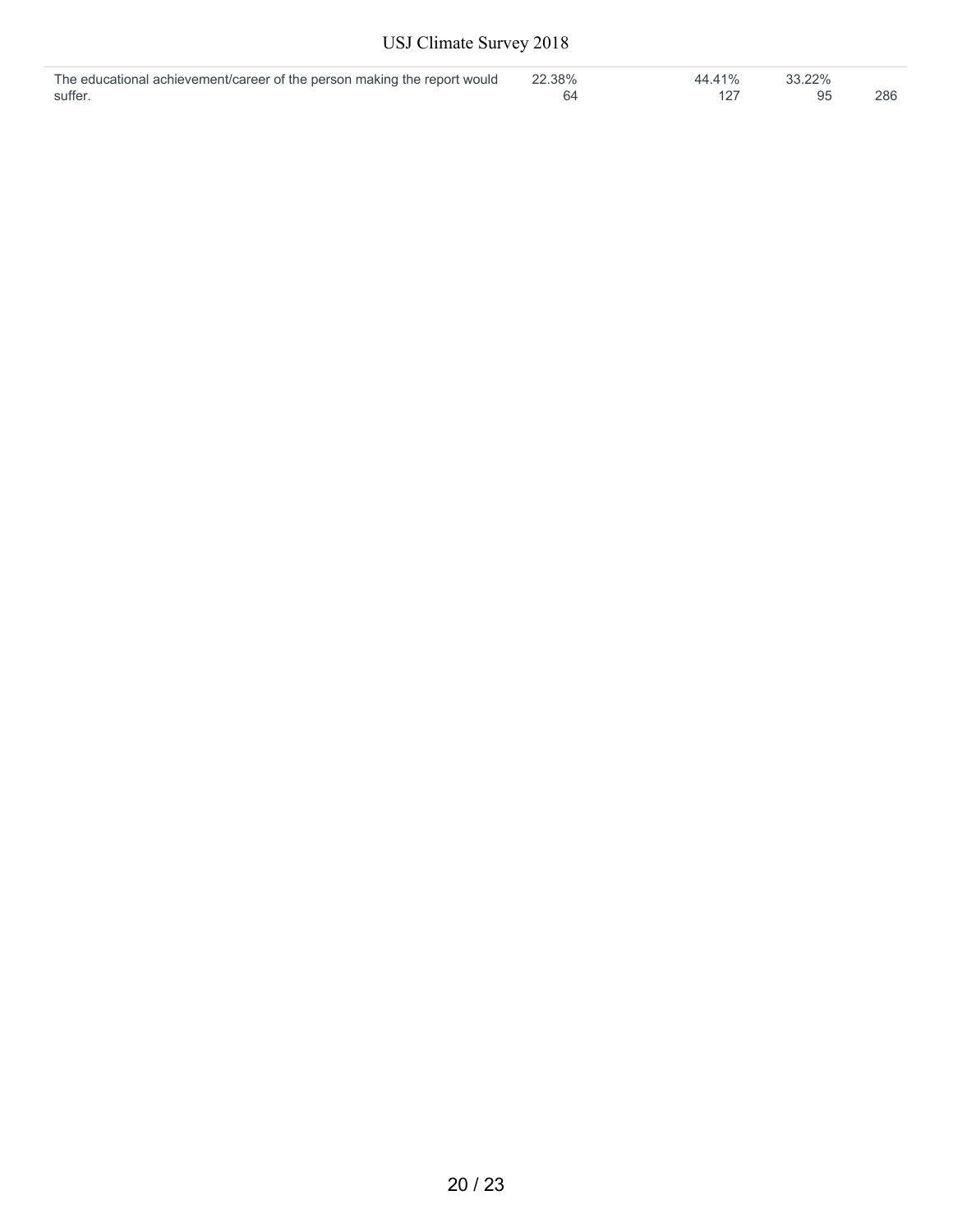## Q13 Based on behavior you have observed, how likely are students to:

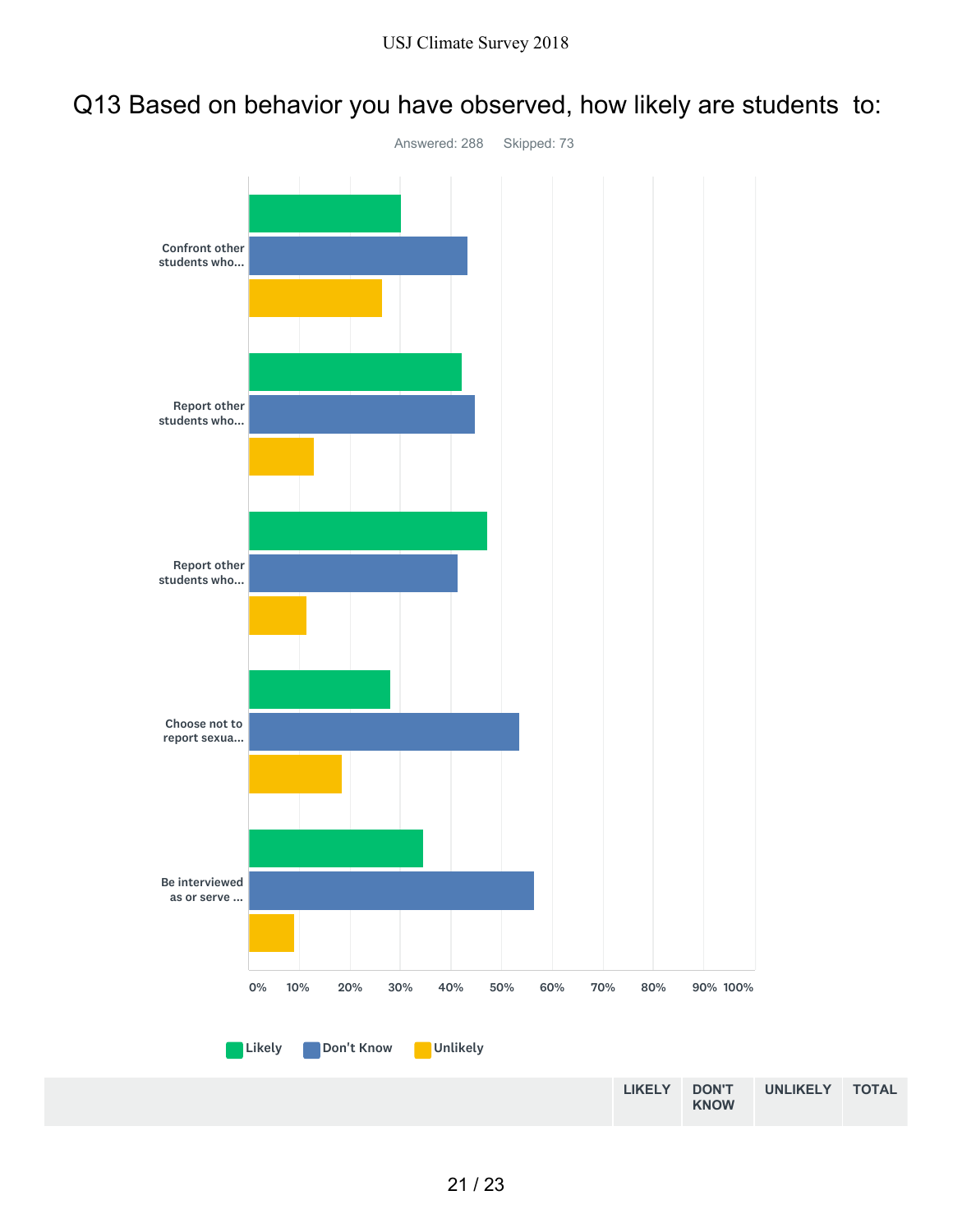| Confront other students who make inappropriate or negative sexual comments and             | 30.21% | 43.40% | 26.39%   |     |
|--------------------------------------------------------------------------------------------|--------|--------|----------|-----|
| qestures?                                                                                  | 87     | 125    | 76       | 288 |
| Report other students who continue to engage in sexual harassing or unwanted sexual        | 42.31% | 44.76% | 12.94%   |     |
| behaviors after having been previously confronted?                                         | 121    | 128    | 37       | 286 |
| Report other students who use force or pressure to engage in sexual contact?               | 47.22% | 41.32% | 11.46%   |     |
|                                                                                            | 136    | 119    | 33       | 288 |
| Choose not to report sexual assault out of concern they or others will be punished for     | 28.13% | 53.47% | 18.40%   |     |
| infractions, such as underage drinking?                                                    | 81     | 154    | 53       | 288 |
| Be interviewed as or serve as a witness in a sexual assault case if they knew the relevant | 34.49% | 56.45% | $9.06\%$ |     |
| information?                                                                               | 99     | 162    | 26       | 287 |